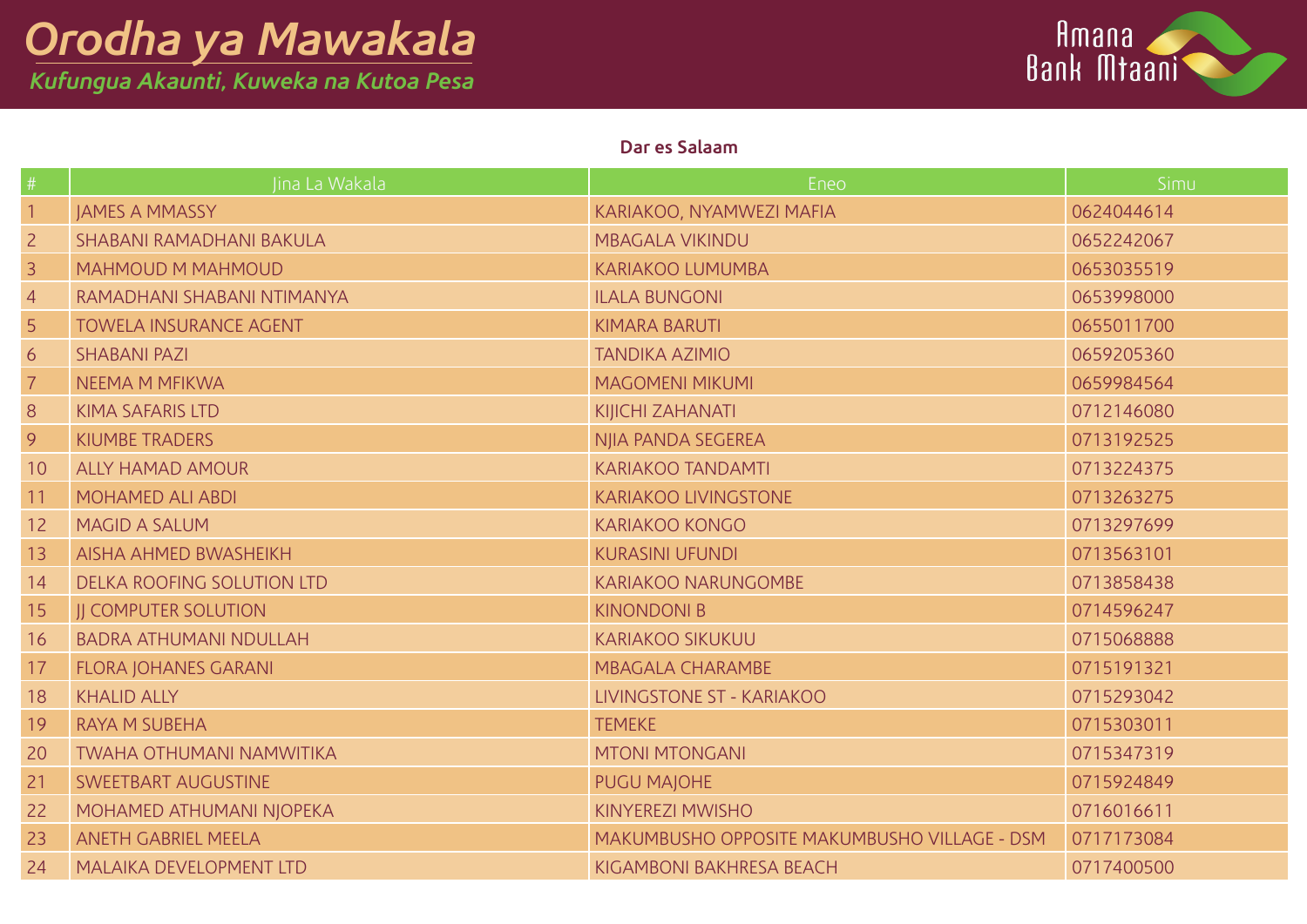| 25 | <b>SAIMON N WARIOBA</b>      | <b>TEMEKE MIKOROSHINI</b>  | 0717742868 |
|----|------------------------------|----------------------------|------------|
| 26 | <b>PATEL ATHUMANI MSIGWA</b> | KIGOGO LUHANGA             | 0717877778 |
| 27 | <b>FEISAL S SALIM</b>        | <b>KARIAKOO TANDAMTI</b>   | 0719250586 |
| 28 | ABDULLA S. MUHAMED           | <b>KARIAKOO</b>            | 0719988660 |
| 29 | <b>SAID BURHANI MLANZI</b>   | <b>MAGOMENI MAKUTI</b>     | 0735513664 |
| 30 | NEEMA JOSEPH GESASE          | <b>KARIAKOO MSIMBAZI</b>   | 0752692961 |
| 31 | <b>HATIB MUSSA MAHINGIKA</b> | KIJITONYAMA SOKONI         | 0754378008 |
| 32 | DEFINITE INVESTMENT NO 2     | KARIAKOO MTAA WA KONGO     | 0755925651 |
| 33 | <b>DEFINITE INVESTMENTS</b>  | <b>KARIAKOO AGGREY</b>     | 0755925651 |
| 34 | <b>DEFINITE INVESTMENTS</b>  | KARIAKOO DDC               | 0755925651 |
| 35 | <b>ISSA ALLY HAMAD</b>       | <b>BUGURUNI MNYAMANI</b>   | 0773922222 |
| 36 | LIZ GENERAL ENTERPRISES      | <b>MWENGE MPAKANI</b>      | 0783031218 |
| 37 | <b>BHITALIO SHOP NO-4</b>    | KIGOGO DAMPO               | 0784953589 |
| 38 | MARIA JOSHUA BANGE           | <b>KARIAKOO KIUNGANI</b>   | 0655550548 |
| 39 | <b>TWAHA RASHID MKEMI</b>    | <b>VINGUNGUTI MTAMBANI</b> | 0656175782 |
| 40 | <b>HAMIDA J MSAFIRI</b>      | <b>TEGETA NYUKI</b>        | 0659346308 |
| 41 | MUNIRA FARAJI KIBAYA         | MWANANYAMALA HOSPITAL      | 0685300813 |
| 42 | PAUL ALEX CHAPA              | KINONDONI - MBUYUNI        | 0686719815 |
| 43 | <b>HATIBU SHABANI MZUKA</b>  | MAKANGARAWE MSAKALA        | 0713178899 |
| 44 | <b>JUMA MAULID KITUMBO</b>   | <b>GONGO LA MBOTO</b>      | 0713212159 |
| 45 | <b>MATTAR SALIM MOHAMED</b>  | <b>KIGAMBONI FERRY</b>     | 0713483690 |
| 46 | <b>JOYCE E MBWAMBO</b>       | <b>TABATA SEGEREA</b>      | 0713491049 |
| 47 | YUSUPH M SADICK              | <b>KARIAKOO SIKUKUU</b>    | 0713530078 |
| 48 | MWAJUMA T MKWELA             | <b>MBAGALA KWA NYOKA</b>   | 0714435066 |
|    | 49 ISSA KITIVO MDOLA         | KARIAKOO KONGO             | 0714700091 |
| 50 | <b>ISSA KITIVO MDOLA</b>     | <b>KARIAKOO MKUNGUNI</b>   | 0714700091 |
| 51 | MUHIDINI RASHID MWINYIKONDO  | <b>MAGOMENI MAKUTI</b>     | 0714913913 |
| 52 | SIHABA ABDALLAH MADENGE      | <b>MAGOMENI MWEMBECHAI</b> | 0715114849 |
| 53 | <b>ATUGANILE L MSHANI</b>    | YOMBO ABIOLA               | 0715300441 |
| 54 | AFIDHA M ATHUMANI            | <b>KIGAMBONI BAMBA</b>     | 0715730121 |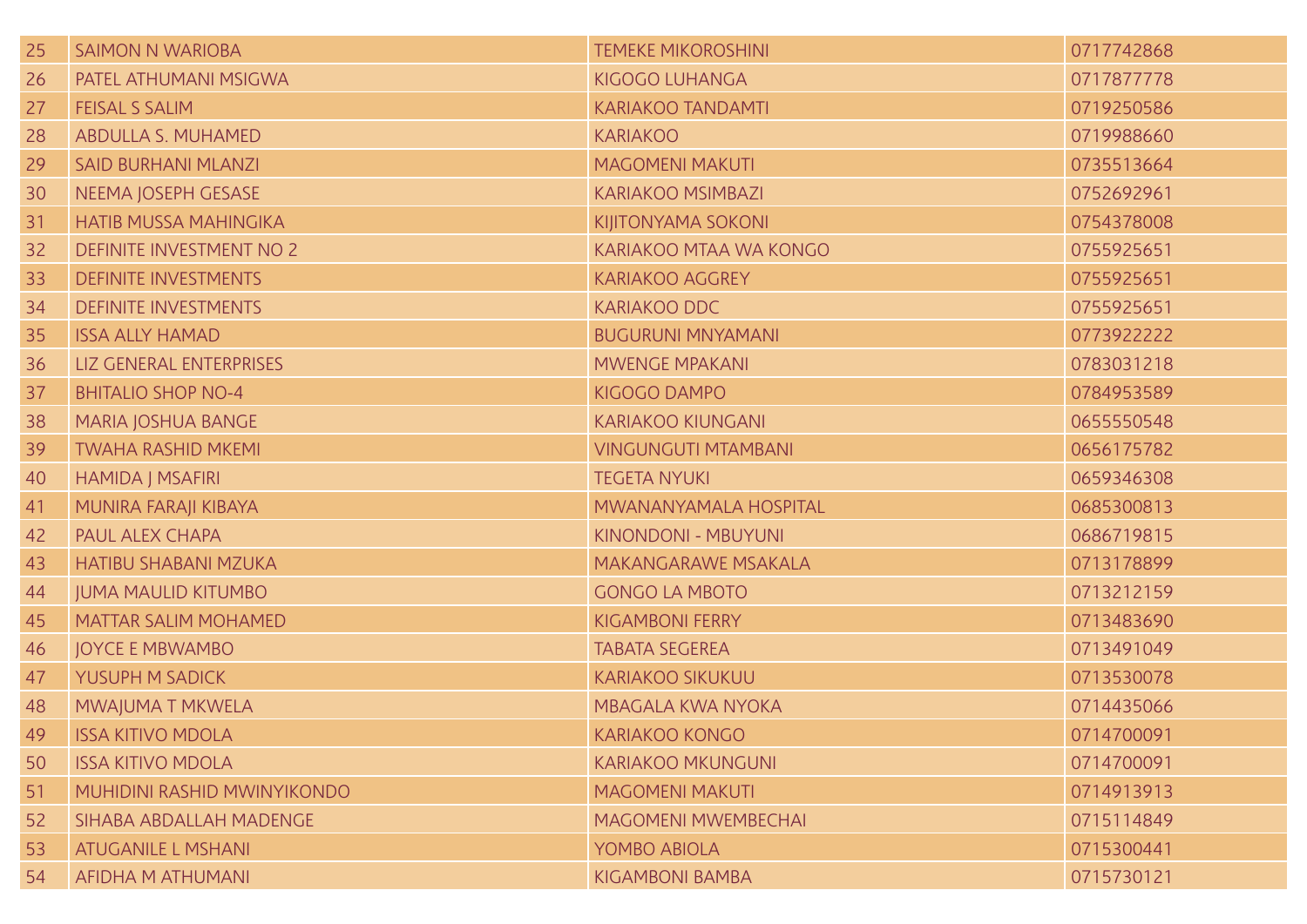| 55 | PAMELA DAVID NDAKI                | <b>TOA NGOMA TEMEKE</b>         | 0715835835 |
|----|-----------------------------------|---------------------------------|------------|
| 56 | <b>FAISAL NAZIR AHMED</b>         | <b>KARIAKOO MSIMBAZI</b>        | 0715920909 |
| 57 | PILLY JUMA RUBAMA                 | KINONDONI MZIMUNI               | 0716643939 |
| 58 | EUGENE INSURANCE AGENCY           | <b>KIGAMBONI KIBADA</b>         | 0716757801 |
| 59 | <b>KHADIJA M RAJABU</b>           | <b>TEMEKE POLICE UFUNDI</b>     | 0717171188 |
| 60 | EDNA AND SONS STATIONERY          | <b>MAGOMENI PONGWE</b>          | 0717375612 |
| 61 | <b>KESSY SELEMANI MPAKO</b>       | KINONDONI MANYANYA              | 0717595990 |
| 62 | NAIMA SALEHE MOHAMED              | <b>TEMEKE SUDAN</b>             | 0718777717 |
| 63 | MWANAISHA J HAMIS                 | <b>ILALA BUNGONI</b>            | 0718933210 |
| 64 | ABDALLAH H KAPILIMA               | <b>TANDALE MAHRATAN</b>         | 0719056505 |
| 65 | <b>SAID BAKAR SAID</b>            | <b>TEMEKE MAGURUWE</b>          | 0719091619 |
| 66 | MESHACK MARCUS CHADENYILE         | <b>KIVULE</b>                   | 0746173542 |
| 67 | <b>JOSEPH J DOKA</b>              | MTONI AZIZI ALLY                | 0752907373 |
| 68 | <b>TITO MICHAEL MAHENGE</b>       | <b>KARIAKOO AGGREY</b>          | 0754341463 |
| 69 | <b>ALLEN ELIUKO KIWELU</b>        | <b>ILALA SONGEA STREET</b>      | 0754364619 |
| 70 | <b>SAIDA R MWANJA</b>             | <b>MAGOMENI MAPIPA</b>          | 0754434968 |
| 71 | <b>DEFINITE INVESTMENT</b>        | <b>KARIAKOO KONGO STREET</b>    | 0755925651 |
| 72 | <b>GEDEON HEBRON MAMBOSHO</b>     | <b>MBAGALA MBANDE</b>           | 0757375595 |
| 73 | NEHEMIAA A KIBONA                 | KARIAKOO NARUNG'OMBE            | 0757418186 |
| 74 | <b>MARTIN ALEX MOSHA</b>          | <b>MANZESE DARAJANI</b>         | 0758734273 |
| 75 | <b>KODEMA ABASS MSANGI</b>        | <b>KARIAKOO AGREY SIKUKUU</b>   | 0767600361 |
| 76 | <b>RICHIE DADY LTD</b>            | MUHIMBILI UPANGA                | 0768120763 |
| 77 | MOROCCO COSMETICS AND BEAUTY SHOP | <b>MAGOMENI KONDOA</b>          | 0773711151 |
| 78 | NEJIX COMPANY LIMITED             | MTONI AZIZ ALLY                 | 0783007116 |
|    | 79 NEJIX COMPANY LIMITED          | MTONI KWA AZIZ ALLY             | 0783007116 |
| 80 | KIWANSO BUILDERS CORNER           | <b>CHANIKA MSUMBIJI</b>         | 0783378700 |
| 81 | NIZAR NOORMOHAMED MANJI           | <b>CHANG'OMBE MADUKA MAWILI</b> | 0784601606 |
| 82 | MASANJA GIRAGUTI WIRANGA          | <b>TEMEKE MIKOROSHINI</b>       | 0784970821 |
| 83 | <b>HAYAM ALI TIMIMI</b>           | KARIAKOO - TANDAMTI             | 0786661848 |
| 84 | MTINDO WA SASA INVESTMENT         | MIKOCHENI DARAJANI              | 0786808148 |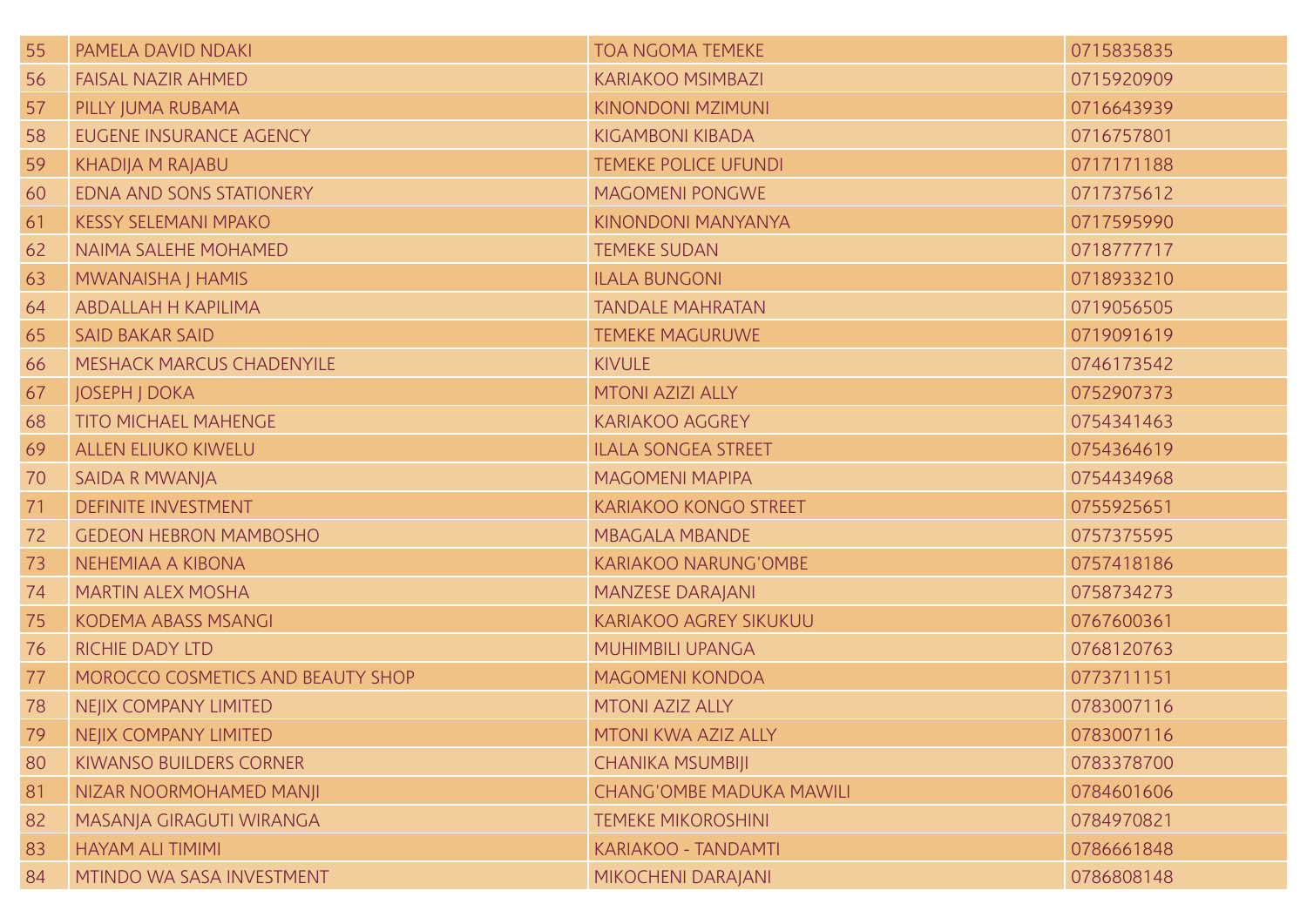| 85  | KOMBO MAKAME MIKANJI                | <b>TEMEKE KWA AZIZI ALLY</b> | 071526732/0754267358  |
|-----|-------------------------------------|------------------------------|-----------------------|
| 86  | <b>CELINA CHOLOBI MWANGONELA</b>    | <b>CHANGOMBE MCHICHA</b>     | 0715185895/0767185895 |
| 87  | <b>ABUSAID SALIM SAID</b>           | <b>ILALA</b>                 | 0789961893            |
| 88  | ADAM JAKU HAJI                      | <b>MIKUNGUNI</b>             | 0777717170            |
| 89  | <b>BAHAMAD ENTERCOM</b>             | LIVINGSTONE/AGREY            | 0773300400            |
| 90  | <b>BLUE BELT BUSINESS ASSOCIATE</b> | <b>MANZESE TIPTOP</b>        | 0784487010            |
| 91  | <b>CHIKU DAUDI SELEMANI</b>         | <b>SEGEREA</b>               | 0655395080            |
| 92  | EPTISAM A SHABANI                   | <b>ILALA</b>                 | 0686966166            |
| 93  | <b>ESAJEE A ESJEE</b>               | <b>KIGAMBONI</b>             | 0788898936            |
| 94  | <b>ESTA B KORIOLALA</b>             | <b>KIGAMBONI</b>             | 0769742163            |
| 95  | <b>FADHILA OTHMANI AMANA</b>        | <b>KINONDONI</b>             | 0717333327            |
| 96  | <b>FRANCISCA T FURAHA</b>           | <b>ILALA</b>                 | 0673116505            |
| 97  | <b>IDDY ZIDIKHERI MBURA</b>         | <b>KINONDONI</b>             | 0715142880            |
| 98  | <b>ISSA K MDOLA</b>                 | <b>ILALA</b>                 | 0714700091            |
| 99  | <b>JOSEPH B KAMEKA</b>              | <b>BUNJUB</b>                | 0784885168            |
| 100 | <b>JUMA MDIDI HANGO</b>             | <b>KINONDONI</b>             | 0754434968            |
| 101 | KAJENJERE TRADING CO. LTD           | <b>KARIAKOO</b>              | 0713551093            |
| 102 | <b>KANESE N HARUNA</b>              | <b>TEMEKE</b>                | 0754204432            |
| 103 | KARAMA MAHFUDH OMARI                | <b>TEMEKE</b>                | 0789046632            |
| 104 | KHADIJA SHARIF AHMED                | <b>KIGAMBONI</b>             | 0748456210            |
| 105 | <b>KHALFAN KHAMIS HABIB</b>         | <b>TEMEKE</b>                | 0715222416            |
| 106 | <b>LAROIL TANZANIA LIMITED</b>      | <b>UPANGA MAGAHARIBI</b>     | 0685333343            |
| 107 | LIGAE HARDWARE AND COMPANY LIMITED  | KIBADA, KIGAMBONI            | 0653287030            |
| 108 | <b>LUMONA S MKALA</b>               | <b>UBUNGO</b>                | 0717637667            |
|     | 109   MCHELE ATHUMANI MASHAURI      | <b>ILALA</b>                 | 0715638928            |
| 110 | MOHAMED A MOHAMED                   | SABASABA                     | 0655581051            |
| 111 | MWINYI MOHAMED MJAHIDI              | <b>TEMEKE</b>                | 0713421918            |
| 112 | MWINYIKHERI K BARUSHI               | <b>ILALA</b>                 | 0782660077            |
| 113 | <b>OMARY ABDALLAH MOHAMED</b>       | <b>KINONDONI</b>             | 0654289690            |
|     | 114   SAIDI ATHUMANI SELEMANI       | <b>KINONDONI</b>             | 0625801204            |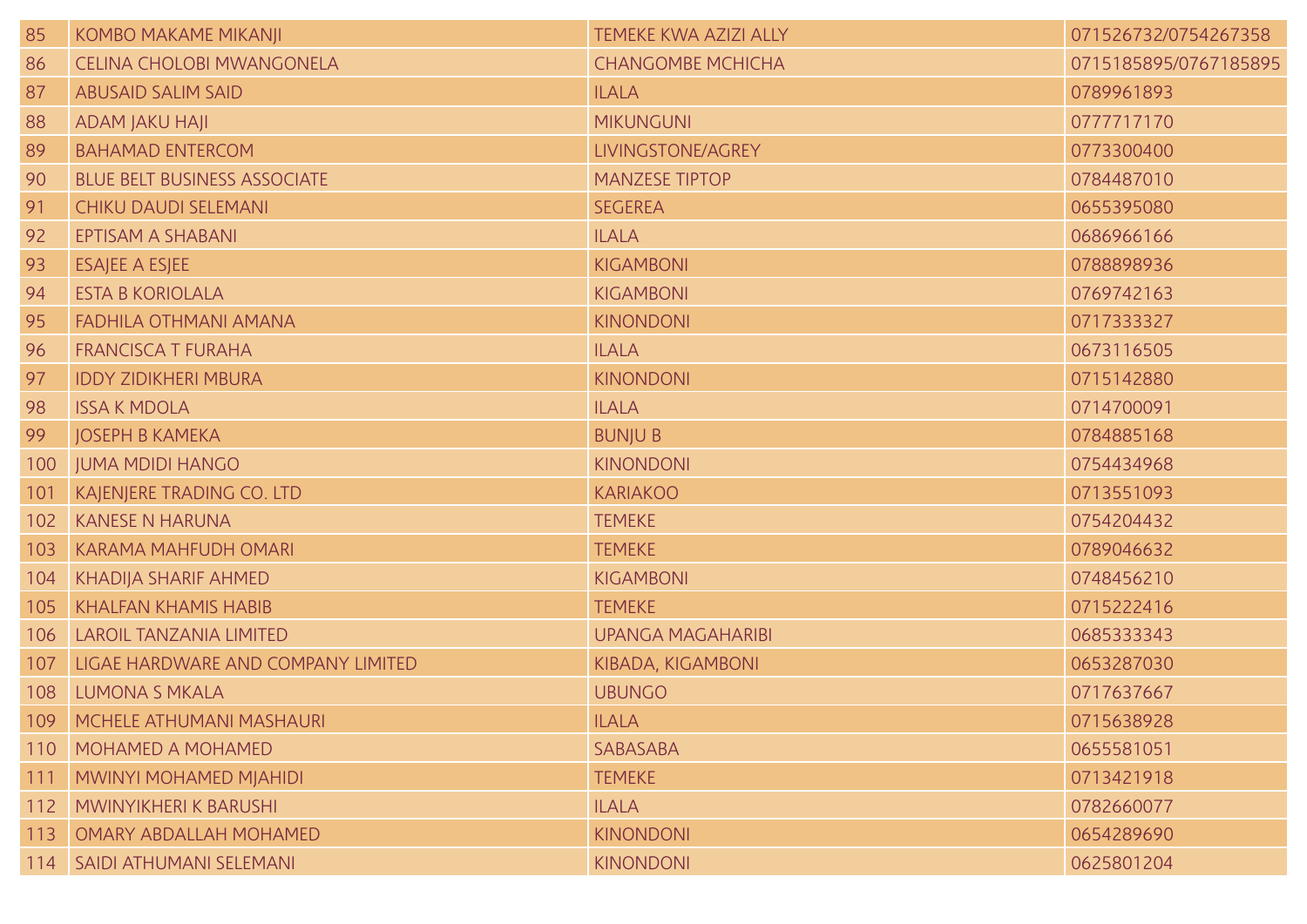|     | 115   SALEH HEMED SALEH                      | <b>KINONDONI</b>          | 0689871736  |
|-----|----------------------------------------------|---------------------------|-------------|
|     | 116   SALEHE MASOUDI JANI                    | <b>TEMEKE</b>             | 0654553829  |
|     | 117   SALUM M ALLY                           | KIGAMBONI                 | 0674424999  |
|     | 118   SHAKU R SHOKI                          | <b>ILALA</b>              | 0767181960  |
|     | 119   SHAMUMA J HEMED                        | <b>TEMEKE</b>             | 0713470253  |
| 120 | <b>SHARIFA SWAIBU ISMAIL</b>                 | <b>KINONDONI</b>          | 0713211733  |
| 121 | <b>SHOMARI A. KOROGOTO</b>                   | <b>KINONDONI</b>          | 0682845331  |
|     | 122 STEVEN S MWITA                           | <b>TEMEKE</b>             | 0657264050  |
| 123 | <b>TITO M MAHENGE</b>                        | <b>UBUNGO</b>             | 0754341463  |
|     | 124 YOUTH EMPOWERMENT AND MINDSET CHANGE ORG | <b>SINZA WHITE-INN</b>    | 0713212199  |
| 125 | ABDULRAZAK M MBARAKA                         | LUMUMBA/MAHIWA            | 0657099099  |
| 126 | <b>MASJIDUL IJTIMAI MBUYUNI MTONI</b>        | MTONI KWA AZIZI ALI       | 0776111686  |
| 127 | <b>HUSSEIN M HUSSEIN</b>                     | MAGOMENI, MWEMBECHAI      | 0715403435  |
| 128 | RAMADHAN R SHABAN                            | <b>GMBOTO-ULONGONI</b>    | 0717428182  |
| 129 | <b>ISSA OMAR CHIKE</b>                       | KIJICHI MWANAMTOTI        | 0683788363  |
| 130 | <b>IBRAHIM RASHID SEIF</b>                   | <b>NAMANGA</b>            | 0777959559  |
| 131 | <b>HAWA SALUM KILUMBA</b>                    | AGREY/KARIAKOO            | 0752301245  |
| 132 | <b>RAHAMI AGRICULTURE INVESTMENT</b>         | <b>TEGETA NYUKI</b>       | 0759933922  |
| 133 | <b>H TRIPLE S TRADERS</b>                    | <b>GONGO LA MBOTO</b>     | 0717373685  |
| 134 | <b>AMANI ABEID SOKO</b>                      | <b>MBEZI LUIS</b>         | 0716211545  |
| 135 | <b>RAHABU MWITA NYAISARE</b>                 | NARUNG'OMBE/SWAHILI       | 0713693727  |
| 136 | <b>IMANI SUPERDEALER CO. LTD</b>             | <b>KAWAWA RD-BUGURUNI</b> | 07154211651 |
| 137 | <b>IMANI SUPERDEALER CO. LTD</b>             | <b>ILALA BOMA</b>         | 07154211651 |
| 138 | <b>IMANI SUPERDEALER CO. LTD</b>             | <b>KINONDONI B</b>        | 07154211651 |
|     | 139 JULIANA JOSEPH NJAU                      | VIGOA-CHAMAZI             | 0768002201  |
|     | 140 FATMA FAKIR                              | SIKUKUU-KARIAKOO          | 0782125064  |
| 141 | SELEMANI MOHAMEDI IDDI                       | <b>MAHIWA</b>             | 0719691509  |
|     | 142   ABDAN MUHIDIN MBOYA                    | MCHIKICHI KARIAKOO        | 0712100944  |
|     |                                              |                           |             |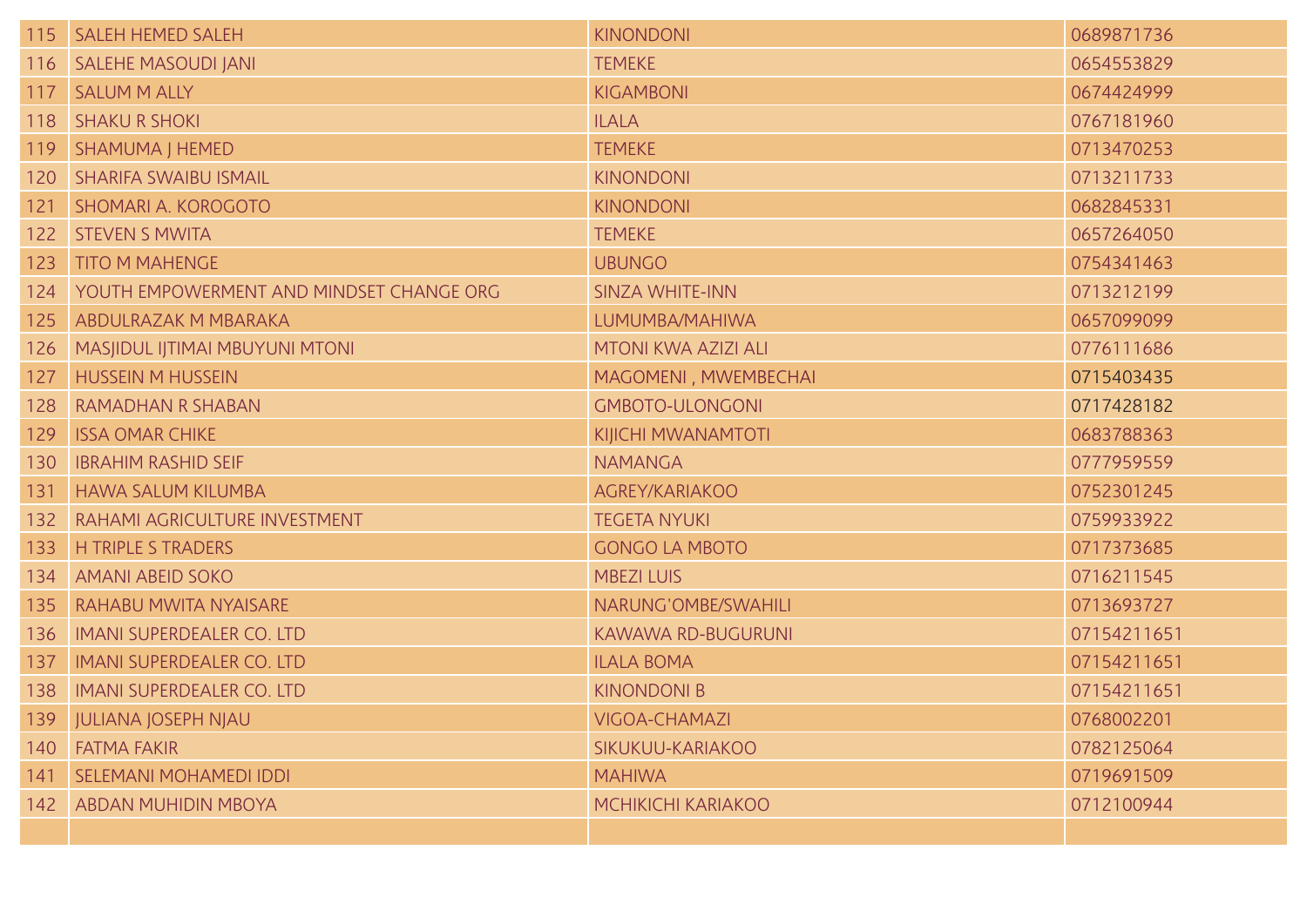### **Morogoro**

| Jina La Wakala                   | Eneo                 | Simu                  |
|----------------------------------|----------------------|-----------------------|
| <b>UKUWAKI</b>                   | <b>I MSAMVU AREA</b> | 0655865611            |
| SAID SAAD NGOZI                  | <b>KILOSA</b>        | 0784910004/0656688779 |
| <b>IMANI SUPERDEALER CO. LTD</b> | MADARAKA             | 07154211651           |

# **Tanga**

|                         | Jina La Wakala                | Eneo                     | <b>Simu</b> |
|-------------------------|-------------------------------|--------------------------|-------------|
| $\overline{\mathbf{1}}$ | SHILOH INDUSTRIES LTD         | <b>CENTRAL - TANGA</b>   | 0712903572  |
| $\overline{2}$          | <b>ALBERT C PETER</b>         | <b>BARABARA 11</b>       | 0717293529  |
| $\overline{3}$          | ASHIRUNA HASSANI MGALA        | <b>TANGA MJINI</b>       | 0714974848  |
| $\overline{4}$          | NJAMA A KARUPA                | <b>MAKORORA -</b>        | 0716542848  |
| 5 <sup>1</sup>          | MARY EDWARD MAKAO             | <b>TANGA</b>             | 0759353849  |
| 6                       | RATIBU ALLY KIUNGULIA         | <b>LUSHOTO MJINI</b>     | 0784423917  |
| $\overline{7}$          | <b>HAMISI ABDALLAH HAMISI</b> | PANGANI                  | 0659168494  |
| 8                       | <b>ISIHAKA A AZIZI</b>        | <b>TANGA MJINI</b>       | 0652251147  |
| 9                       | NJAMA A KARUPA                | <b>TANGA MJINI</b>       | 0716542848  |
| 10 <sup>°</sup>         | SALIMU ATHUMANI RAMADHANI     | <b>PONGWE</b>            | 0713632221  |
| 11                      | <b>SHEMSA H AMEIR</b>         | <b>TANGA MJINI</b>       | 0752906439  |
| 12                      | RASHIDI OMARI WAZIRI          | <b>USAGARA</b>           | 0716656534  |
| 13                      | MARY EDWARD MAKAO             | PANGANI                  | 0759353849  |
| 14                      | <b>ASHIRUNA MGALLAH</b>       | ST.12, TANGA MJINI       | 0714974848  |
| 15                      | MMANGA SALUM KHAMIS           | <b>MKATA/HANDENI</b>     | 0621132033  |
| 16                      | <b>NGAO TRADERS</b>           | <b>MAKORORA</b>          | 0713215282  |
| 17                      | <b>NGAO TRADERS</b>           | <b>ST.20 TANGA MJINI</b> | 0713215282  |
| 18                      | <b>ABEDI SAID ABEDI</b>       | KABUKU, HANDENI          | 0655336624  |
| 19                      | KASSIM MOHAMED SHEKILANGO     | <b>MUHEZA</b>            | 0712784000  |
|                         |                               |                          |             |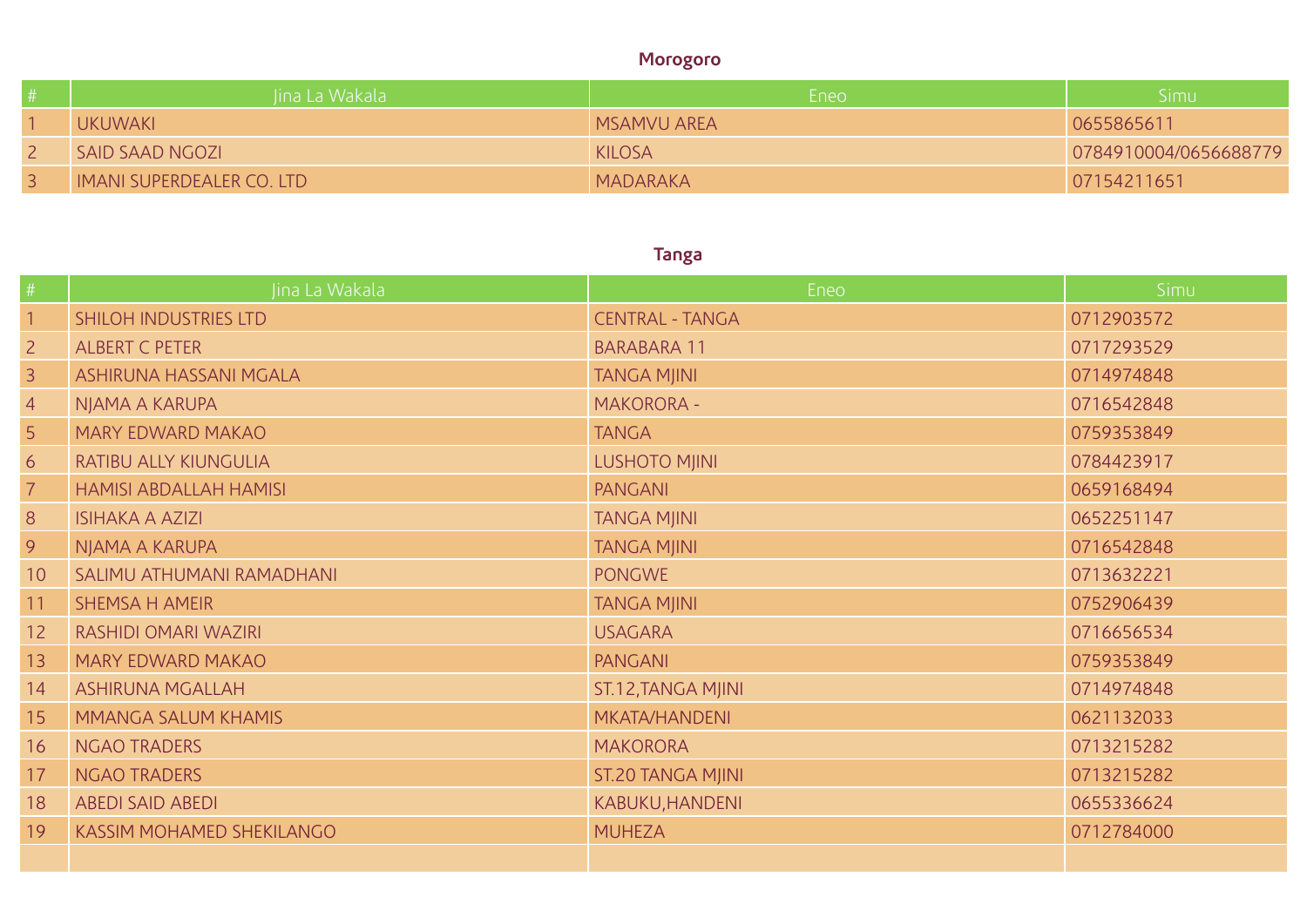#### **Pwani**

| #               | Jina La Wakala                   | Eneo                     | Simu        |
|-----------------|----------------------------------|--------------------------|-------------|
|                 | ABUBAKARI HASSANI MAHAMBA        | <b>BAGAMOYO MAGOMENI</b> | 0653280240  |
| $\overline{2}$  | SPOTTED FLOCKS CO LTD 2          | <b>MLANDIZI KIBAHA</b>   | 0713222263  |
| $\mathcal{E}$   | ABDULAZIZ MOHAMED LIGUO          | <b>BAGAMOYO MAGOMENI</b> | 0718582169  |
| $\overline{4}$  | ABDULAZIZ MOHAMED LIGUO          | MAJANI MAPANA BAGAMOYO   | 0718582169  |
| 5 <sup>1</sup>  | ABDULAZIZ MOHAMED LIGUO          | SOKO JIPYA BAGAMOYO      | 0718582169  |
| 6 <sup>6</sup>  | MOHAMMED ABDALLAH NGOMBO         | <b>MKURANGA</b>          | 0787767943  |
| $\overline{7}$  | MOHAMED ABDALLAH NGOMBO          | <b>KISEMVULE</b>         | 0787767943  |
| 8               | ABDULAZIZI M. LIGUO              | <b>GOGONI - BAGAMOYO</b> | 0718709570  |
| 9               | <b>HAMISI MOHAMED MBWANA</b>     | <b>MKURANGA</b>          | 0715376737  |
| 10 <sup>°</sup> | YAHAYA O MKUMBA                  | <b>MKURANGA</b>          | 0717867458  |
| 11              | <b>IMANI SUPERDEALER CO. LTD</b> | <b>KIBAHA MAILIMOJA</b>  | 07154211651 |

### **Arusha**

| #              | Jina La Wakala                   | Eneo                       | Simu                  |
|----------------|----------------------------------|----------------------------|-----------------------|
|                | <b>GLORY S MCHARO</b>            | <b>SAKINA STREET</b>       | 0755847749            |
| 2 <sup>1</sup> | SADICK HAMISI KENGWA             | <b>LEMARA</b>              | 0713400944            |
| $\overline{3}$ | LIVING JAMES MOSHA               | <b>TOWN KATI</b>           | 0713400944            |
| $\overline{4}$ | LIVING JAMES MOSHA               | <b>TOWN KATI</b>           | 0713400944            |
| 5 <sup>5</sup> | <b>FURAHA NELSON HAILONJE</b>    | <b>ESSO - ARUSHA</b>       | 0754460058            |
| 6              | <b>CHRISTINE ARON MOLLEL</b>     | <b>BONDENI KATI STREET</b> | 0757190601            |
| $\overline{7}$ | <b>ONESMO ANGELUS MBILINYI</b>   | <b>TOWN CENTER</b>         | 0752080957/0737836006 |
| 8              | AMINA HATIBU MNZAVA              | <b>ARUSHA</b>              | 0755292698            |
| 9              | <b>JUSTAR J GODFREY</b>          | <b>ELERAI</b>              | 0625243032            |
| 10             | <b>MIKA M LAIZER</b>             | <b>ENGORORA</b>            | 0753841285            |
| 11             | <b>IMANI SUPERDEALER CO. LTD</b> | <b>SOKOINE RD</b>          | 07154211651           |

# **Kilimanjaro**

| lina La Wakala             | -neo              | nuld     |
|----------------------------|-------------------|----------|
| <b>HUSSEIN MUSA HASSAN</b> | MOSHI KILIMANJARO | 15476577 |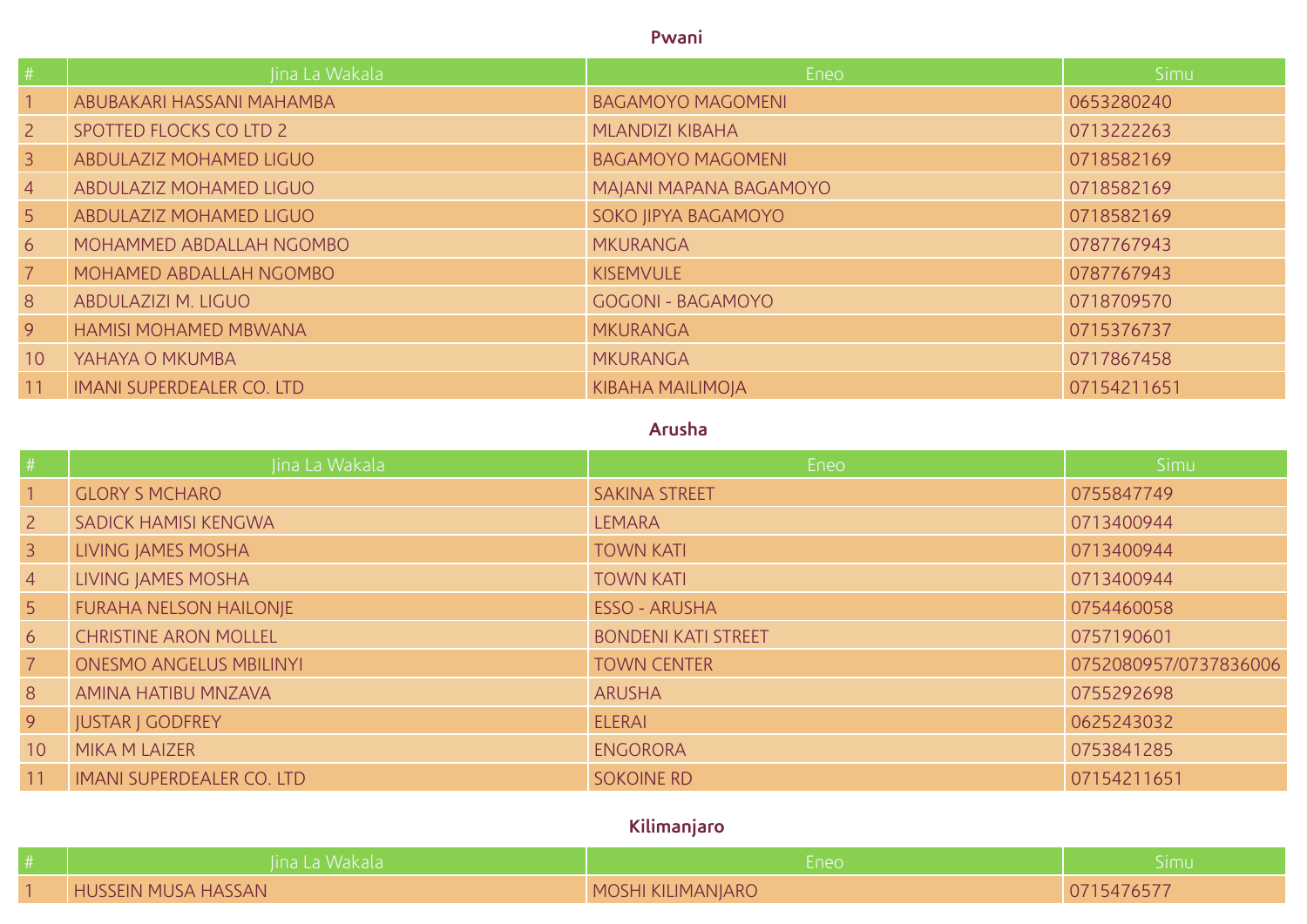#### **Mtwara**

|                | Jina La Wakala              | Eneo                    | Simu                  |
|----------------|-----------------------------|-------------------------|-----------------------|
|                | SILIMU NASSORO GUMBA        | <b>BUZA LULENGE</b>     | 0652105862            |
| $\overline{2}$ | PENUNGE GENERAL TRADERS LTD | NANGWANDA STADIUM       | 0787501081            |
|                |                             | Geita                   |                       |
|                | Jina La Wakala              | Eneo                    | Simu                  |
|                | SHUKURU KADONDO SIZYA       | <b>CHATO - GEITA</b>    | 0756737394            |
| $\overline{2}$ | <b>EMMANUEL L ZALLE</b>     | <b>CLASSIC STREET</b>   | 0765782189            |
|                |                             | Shinyanga               |                       |
|                | Jina La Wakala              | Eneo                    | Simu                  |
|                | <b>KAIZA GERLAD JOHN</b>    | LUMAMBO KASHA           | 0758315451            |
|                |                             | <b>Kagera</b>           |                       |
|                | Jina La Wakala              | Eneo                    | Simu                  |
|                | YUSUFU DAUD SONGORO         | <b>BUKOBA</b>           | 0756708955            |
|                |                             | <b>Mara</b>             |                       |
|                | Jina La Wakala              | Eneo                    | Simu                  |
|                | <b>MARIA BWANA MSOMI</b>    | <b>NYERERE MUSOMA</b>   | 0767646556            |
| $\overline{2}$ | <b>SUAZZ CO LTD</b>         | <b>BOMA ROAD ST</b>     | 0754321111/0767288484 |
|                |                             | <b>Mwanza</b>           |                       |
|                | Jina La Wakala              | Eneo                    | Simu                  |
|                | PACCO GABRIEL BUSONGO       | <b>LAMADI - BUSENGA</b> | 0693001002            |
| $\overline{2}$ | <b>CHRISTOPHER K MAGESA</b> | <b>IGOMA</b>            | 0752643259            |
| $\overline{3}$ | EASY EXCELLENCY S CO LTD    | <b>SABASABA MOIL</b>    | 0754272298            |
| $\overline{4}$ | YUSUPH MARWA GESWA          | MLANGO MMOJA NYAMAGANA  | 0766231188            |
| 5              | ELIKANA JAMES NGAGANYA      | <b>MECCO NYAKATO</b>    | 0767402089            |
| 6              | ABDALLAH I KIBONGE          | <b>PASIANSI</b>         | 0784434729            |

**7 ALFRED NESTORY SWILA NESTORY SWILA REPORT OF A STATE OF A STATE OF A STATE OF A STATE OF A STATE OF A STATE OF A STATE OF A STATE OF A STATE OF A STATE OF A STATE OF A STATE OF A STATE OF A STATE OF A STATE OF A STATE O**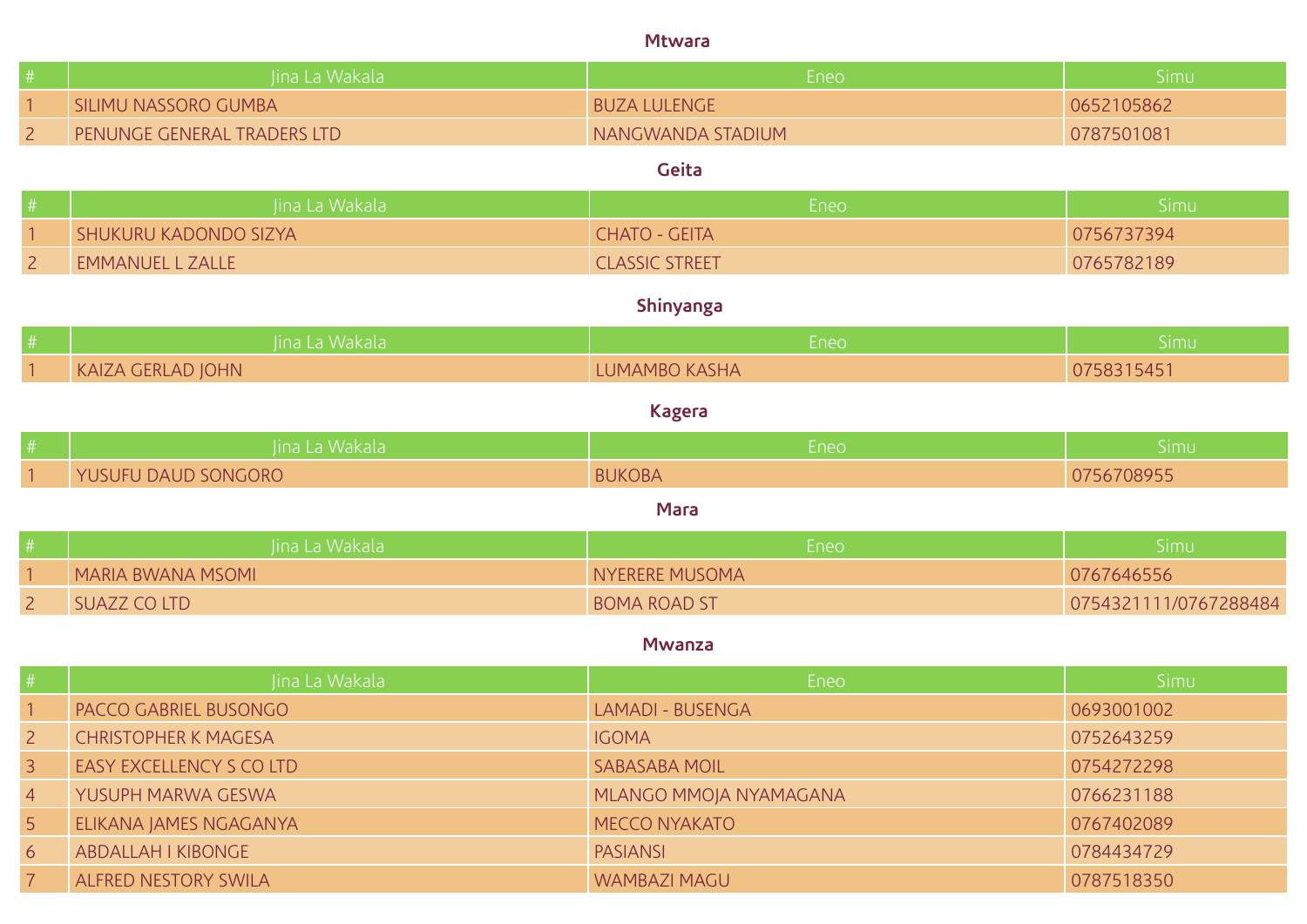| 8               | NAJMUDIN SHAMSHUDIN               | NYERERE ROAD NYAMAGANA      | 0753664455 |
|-----------------|-----------------------------------|-----------------------------|------------|
| 9 <sup>°</sup>  | <b>MARWA DANIEL OMAHE</b>         | <b>BUGARIKA KUSINI</b>      | 0754814577 |
| 10 <sup>°</sup> | <b>MTOTO WAMAAMUMA ENTERPRISE</b> | <b>MBUGANI UNGUJA</b>       | 0767318337 |
| 11              | <b>FRANCIS ADRIAN KABINA</b>      | NYAMAGANA MALIMBE           | 0768617427 |
| 12 <sup>2</sup> | YOHANA N MAHAGO                   | <b>IGOMA</b>                | 0784617189 |
| 13              | MENIUS JAPHET LAZARO              | <b>LAMADI STREET SIMIYU</b> | 0789759494 |
| 14              | <b>KAZUBA - ONE</b>               | <b>IGOGO</b>                | 0755988134 |
| 15              | ANNA NAIMAN AKYOO                 | <b>NYAMAGANA</b>            | 0752320509 |
| 16              | AWADH MOHAMED ALLY                | <b>NYAMAGANA</b>            | 0789220088 |
| 17              | BARAKA J MWAMPAMBA                | <b>NYAMAGANA</b>            | 0747222204 |
| 18              | <b>GEORGE EDWARD MULAMBO</b>      | <b>NYAMAGANA</b>            | 0755270292 |
| 19              | <b>HASSAN MIDDY</b>               | <b>ILEMELA</b>              | 0755863392 |
| 20              | PENDO PHARLES SAMWEL              | <b>NYAMAGANA</b>            | 0757941034 |
| 21              | <b>RUTH EDWARD NJAU</b>           | <b>NYAMAGANA</b>            | 0755959515 |

### **Zanzibar**

| #               | Jina La Wakala                              | Eneo                    | Simu       |
|-----------------|---------------------------------------------|-------------------------|------------|
|                 | <b>ABUU</b>                                 | <b>MAGOMENI</b>         | 0777432058 |
| 2 <sup>1</sup>  | <b>ABDULGHANI I ZUBEIR</b>                  | <b>MJINI MAGHARIB</b>   | 0778204743 |
| $\overline{3}$  | ABDULKARIM MOHAMMED ABDI                    | MJINI MAGHARIB ZANZIBAR | 0777222225 |
| $\overline{4}$  | ABDULNASSIR M MAKAME                        | KASKAZINI UNGUJA        | 0779771085 |
| 5 <sup>5</sup>  | ALI HAMADA HAMAD                            | MAGHARIB MJINI MAGHARIB | 0773533007 |
| 6               | <b>ALI RASHID HASSAN</b>                    | <b>MJINI MAGHARIB</b>   | 0656929188 |
| $\overline{7}$  | <b>ALLY AHMEID SHEIKH</b>                   | <b>MJINI MAGHARIB</b>   | 0777241414 |
| 8               | <b>AMAR HIMID ALI</b>                       | <b>MJINI MAGHARIB</b>   | 0654617469 |
| 9 <sup>°</sup>  | <b>AMOUR ALI MUHSIN</b>                     | <b>MJINI MAGHARIB</b>   | 0777415448 |
| 10 <sup>°</sup> | FURAHA SAFARI AND FINANCIAL SERVICES CO LTD | <b>JANGOMBE</b>         | 0773536786 |
| 11              | <b>HAMAD FRAHIM HAMAD</b>                   | <b>MJINI MAGHARIB</b>   | 0779202124 |
| 12 <sup>2</sup> | <b>HAMAD YASSIN GULAKI</b>                  | <b>MJINI MAGHRIB</b>    | 0784135598 |
| 13              | <b>HARITH SEIF AHMED</b>                    | <b>KUSINI UNGUJA</b>    | 0773172927 |
| 14              | <b>HUSSEIN HAIDAR HUSSEIN</b>               | <b>MJINI MAGHARIBI</b>  | 0777474774 |